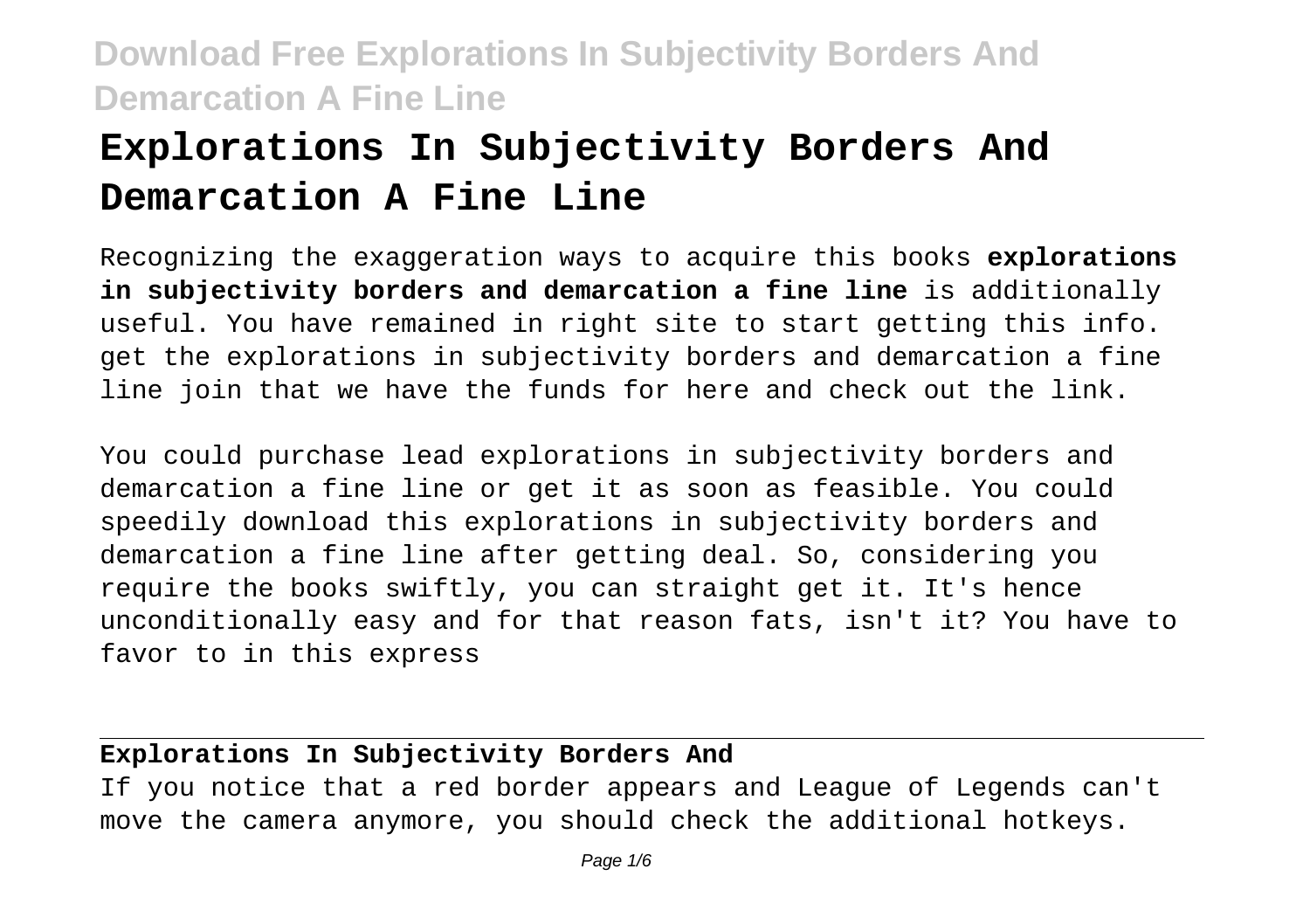#### **Red border: League of Legends can't move the camera [Fixed]**

Qatar Petroleum made agreements with TotalEnergies to acquire stakes in three offshore exploration blocks in South Africa. Under the terms of the agreements, which are subject to customary approvals ...

### **Qatar Petroleum Acquires Stakes in Offshore Exploration Blocks in South Africa**

N.E.S. Griffiths uses the results of forty-five years of archival research in Canada, the United States, the United Kingdom, France, and Italy to place Acadian ...

**From Migrant to Acadian: A North American Border People, 1604-1755** Plus: Whistleblowers urge Biden to ramp up detainee vaccinations, and officials investigate Fort Bliss detention center.

#### **Harris Makes Her First Visit to the Southern Border**

Warrior Gold announces it has entered into an agreement to acquire the Arnold Property, a 25-claim land package comprising 538 hectares.

### **Warrior Gold Announces Acquisition of the Arnold Property in Kirkland Lake Gold Camp**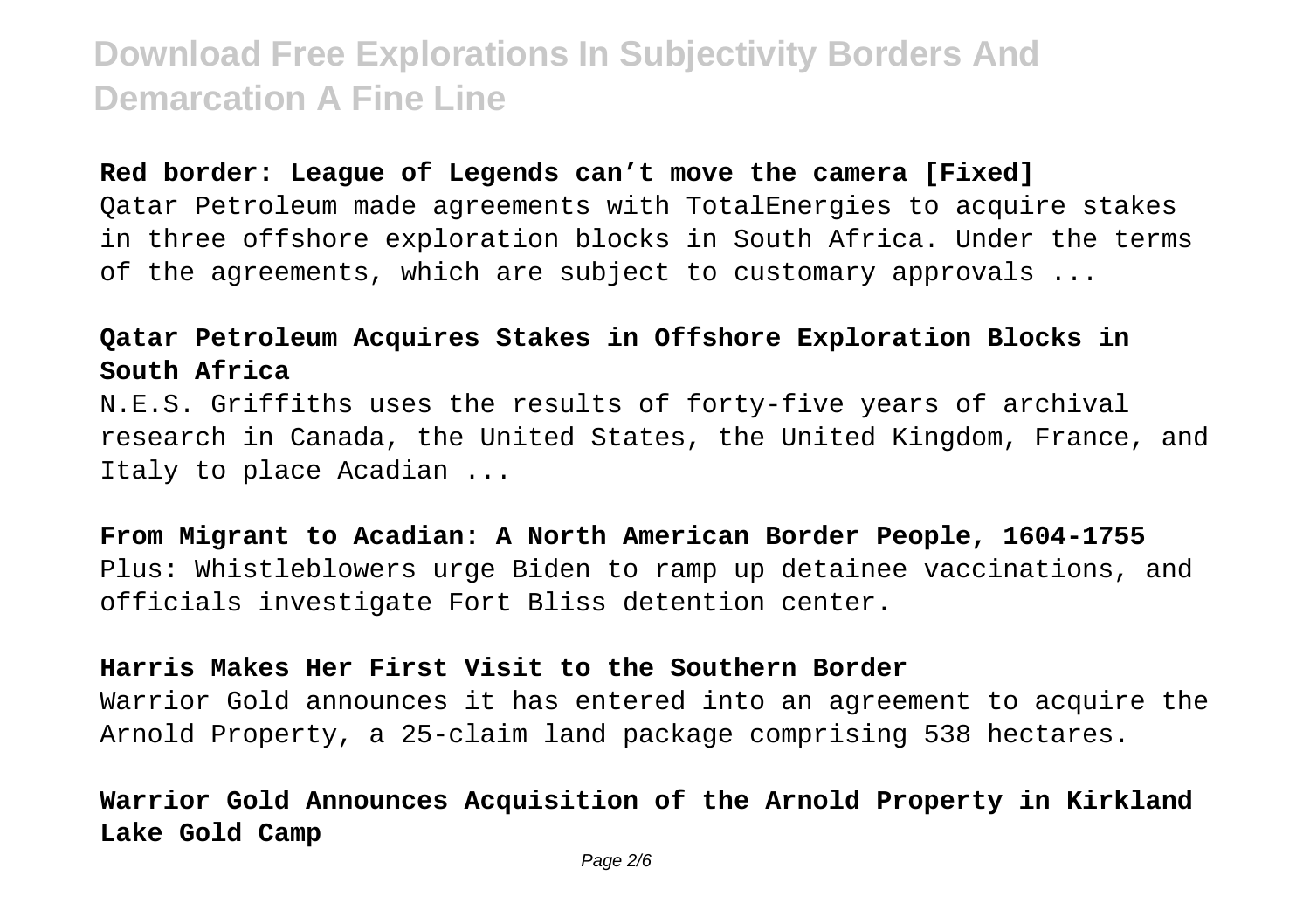Schlumberger has renewed its support for the Society of Exploration Geophysicists' humanitarian outreach program Geoscientists Without Borders® (GWB) in a Memorandum of Understanding with the SEG ...

**Schlumberger Refreshes Collaboration with SEG Geoscientists Without Borders® Program to Advance Humanitarian Application of Geoscience** The drill rig is in transit from New South Wales under essential personnel status to address current border ... the Company's subject matter experts following the recent high grade copper results ...

### **Cohiba Minerals Limited (CHK.AX) Commences Drilling Activities Exploration Update**

Central African Gold Inc. (TSXV: CAGR) (FSE: BC2) (OTCQB: NDENF) (the "Corporation" or "Central African Gold") is pleased to announce the Corporation has completed the first stage of a planned ...

### **Central African Gold Enters Agreement to Acquire an Interest in DRC Gold Project and Announces a Private Placement**

reductive subject position of the "I" by working through some ideas about personhood and relation and language and poetry itself. Jejune is the literary embodiment of that exploration.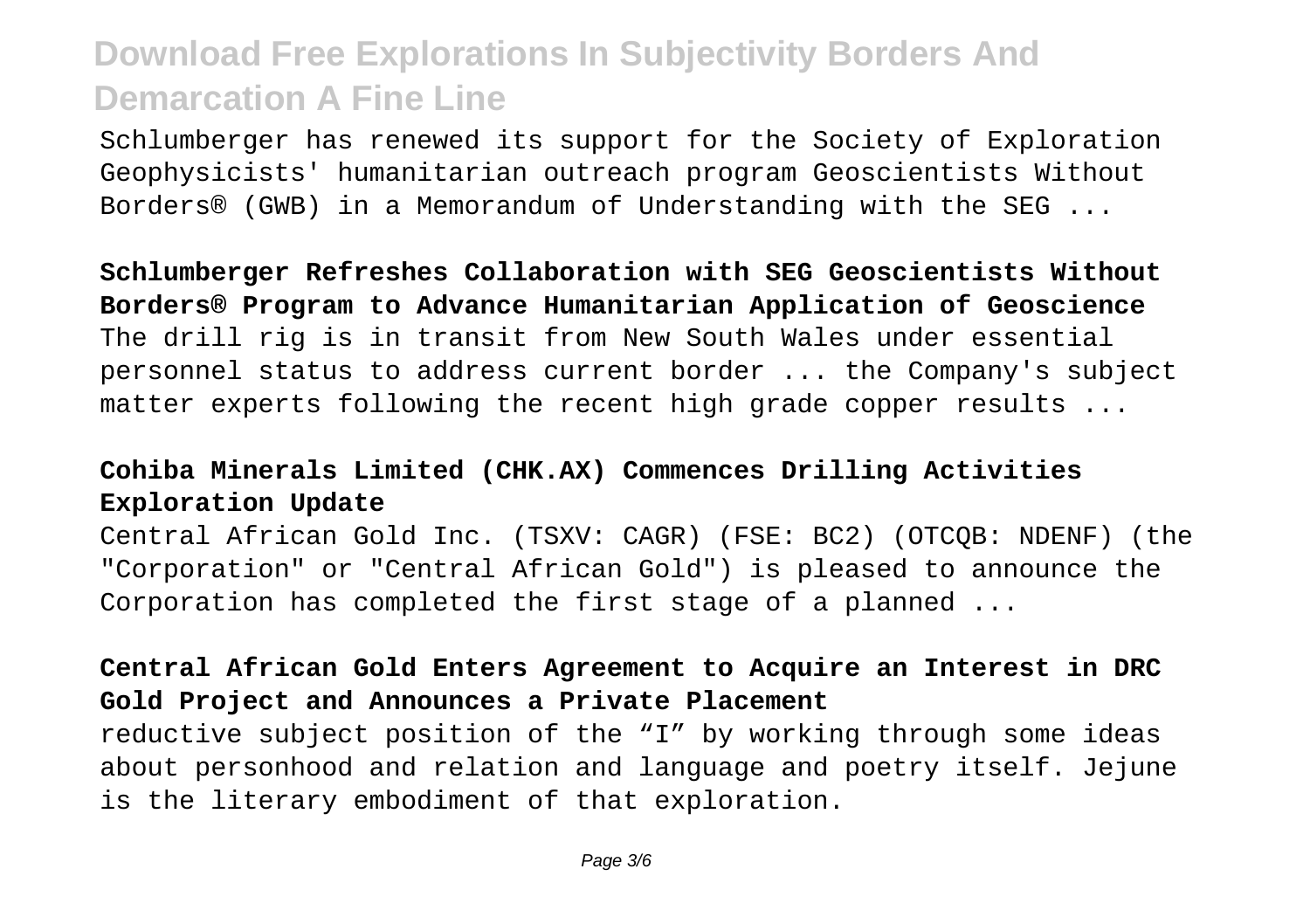### **An exploration of 'I': Poet Canisia Lubrin on the book that won her the Griffin Poetry Prize**

The exploration company Falkland Oil and Gas Ltd ... rig in June after it has drilled the first two wells' of Borders & Southern Petroleum's Falkland campaign, on the Darwin and Stebbing ...

#### **Falkland Oil and Gas in farmout agreement involving license areas and cash**

along the US border. The exploration program will initially focus on rock and soil sampling with sample assaying, followed later with an IP survey, magnetic survey and further possible prospecting ...

#### **Baden to Commence 2021 Exploration Program on Midway Property**

McEwen Mining Inc. (NYSE and TSX: MUX) announces a non-brokered private placement financing of up to 8,000,000 common shares of its wholly-owned subsidiary McEwen Copper Inc. at a subscription price ...

**MUX Creates McEwen Copper Which Announces \$80 Million Series B Private Placement to Advance the Los Azules Copper Project** The Biden administration is facing a crisis due to a record number of migrants looking to enter the US since the inauguration. With Vice President Kamala Harris leading the efforts to stem migration, ...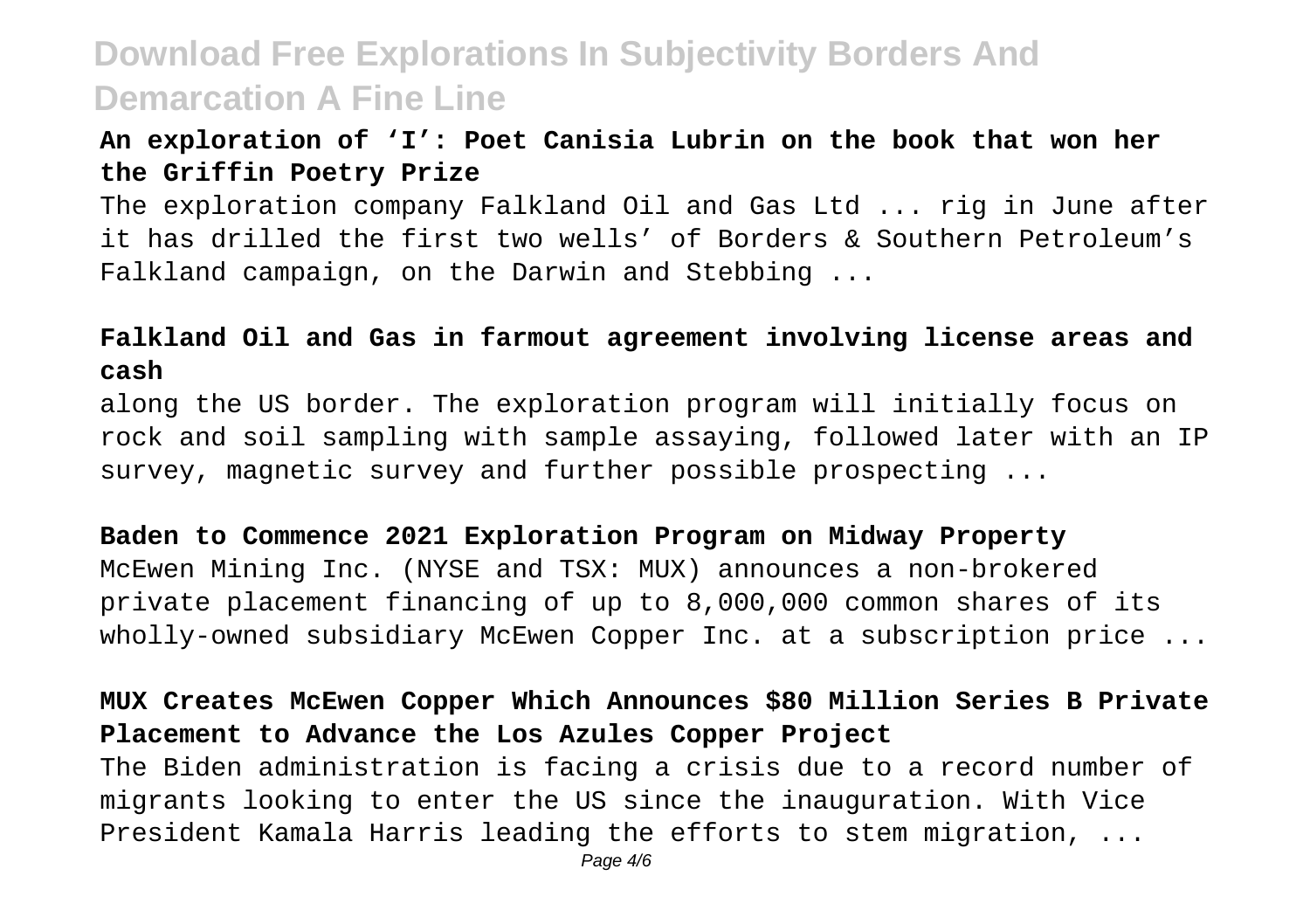#### **Kamala Harris immigration: VP to visit southern border**

After four hours in this city on the US-Mexico border, Vice President Kamala Harris was all smiles as she walked across the tarmac to Air Force Two.

**Harris plays it safe at US-Mexico border and releases pressure valve** Yuri Gripas/Abaca/Bloomberg via GettyIn her first five months in office, Vice President Kamala Harris has learned at least one important lesson about immigration: You can run to the border, but you ...

#### **Kamala Harris Finally Visits the Border—800 Miles From Where the Action Is**

The review will "determine whether the leases should be reaffirmed, voided, or subject to additional mitigation measures," the agency said in a statement. Tuesday's decision reverses one of Trump ...

**Biden administration halts oil exploration in Alaska's Arctic refuge** The Agreement is subject to acceptance by the ... near the Spanish border and cover an area of 74 square kilometers. Exploration rights were secured by Indice directly form the Portuguese ...